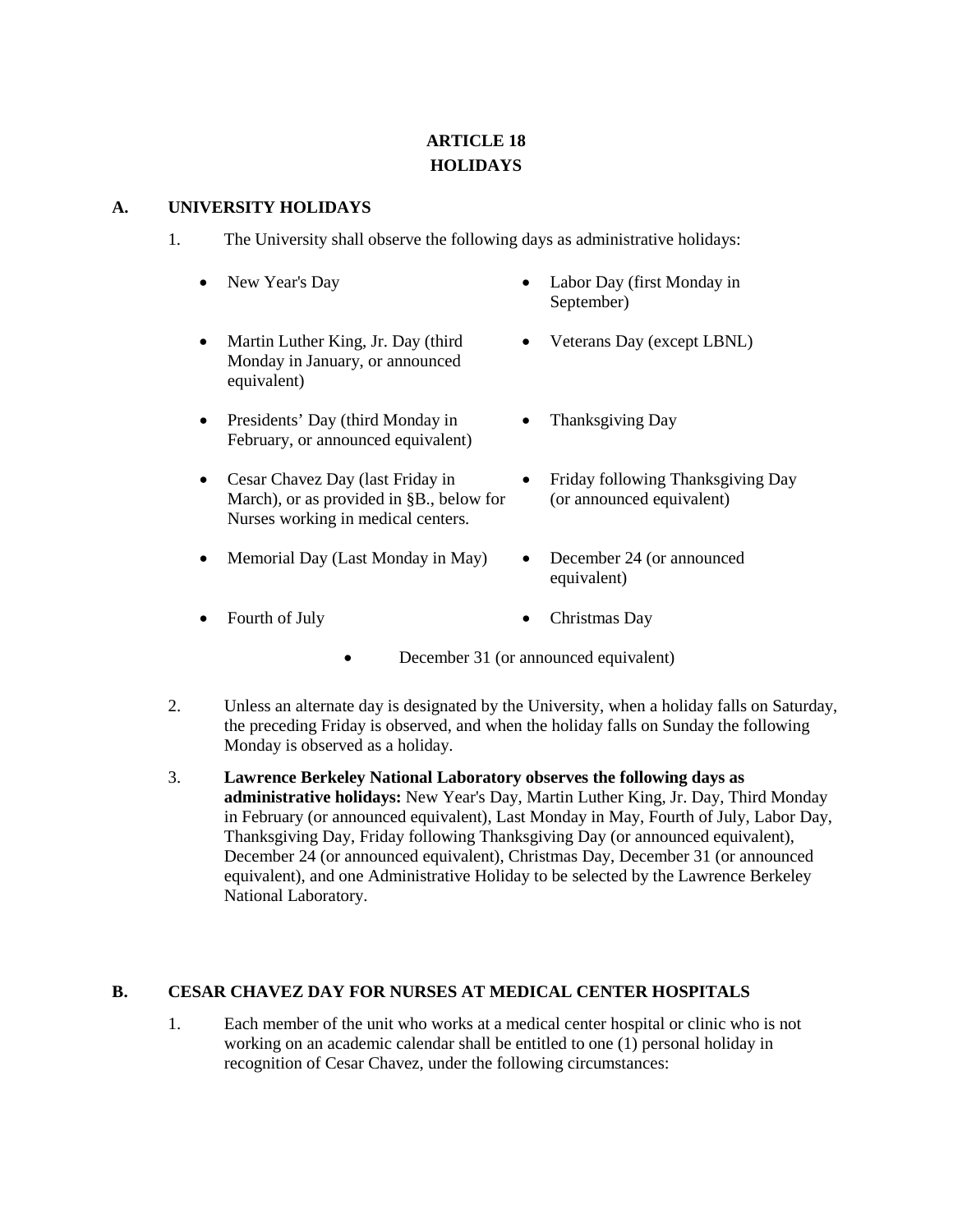- a. The Nurse is a member of the unit on March 1, 2005, and each year thereafter, and
- b. The Nurse uses the (1) day between March 1 and February 28th of the following year.
- 2. In the event the Nurse does not use the Personal Holiday time prior to February 28th following the year in which it was accrued, the University will have the discretion to compensate Nurses for the Personal Holiday time either by converting it to compensatory time and placing it into the Nurse's holiday compensatory time bank, or by pay.
- 3. The University shall grant Nurse requests to use the holiday time in accordance with hospital and clinic scheduling needs and shall not unreasonably deny such requests.

## **C. MAJOR HOLIDAYS**

Major holidays are designated for scheduling purposes, only. Major holidays are defined as Thanksgiving and the day after, December 24 and Christmas, and December 31 and New Year's Day. The University will guarantee each member of the unit the opportunity to take one (1) of those two-day periods off regardless of the dates on which the University celebrates those holidays. Census permitting, the University will endeavor to grant one (1) additional two-day period. Straight time holiday pay eligibility shall be determined by the official University holiday schedule.

### **D. HOLIDAY TIME/PAY**

- 1. **Compensation for Holidays** All eligible Nurses shall receive holiday time for the holidays provided for in this Article, except as provided in §B., above, whether or not the holiday is worked. Payment for the holiday shall be by actual straight time pay including any eligible shift differential, in accordance with local practices, for Nurses assigned to off shifts, unless the Nurse and the University mutually agree to straight time compensatory time off.
	- a. An eligible full-time Nurse shall receive eight (8) hours of holiday time, regardless of their work schedule.
	- b. An eligible part-time Nurse in pay status at least fifty percent (50%) of the hours in the appropriate pay cycle, excluding holiday hours, shall receive proportionate holiday time, up to the maximum of eight (8) hours per holiday.
	- c. Such holiday time is calculated on the number of hours in pay status in the month (for monthly paid Nurses) in which the holiday falls, or (for bi-weekly paid Nurses) the two pay periods immediately preceding the pay period in which the holiday occurs.
- 2. **Pay for Holidays Worked** In addition to the §D.1., above, a Nurse shall be paid for all hours actually worked on the named holidays in accordance with the following:
	- a. A Nurse shall be paid at the rate of time and one-half  $(1\frac{1}{2}X)$  regular pay for hours actually worked on the following holiday dates, only, and no alternate dates may be designated by the University. Hours worked on a holiday shall count toward weekly overtime calculations, and time and one-half  $(1 \frac{1}{2}x)$  paid on a holiday shall not affect such computations.
		- 1) New Year's Day (January 1)
		- 2) Martin Luther King Jr. Day (nationally designated day)